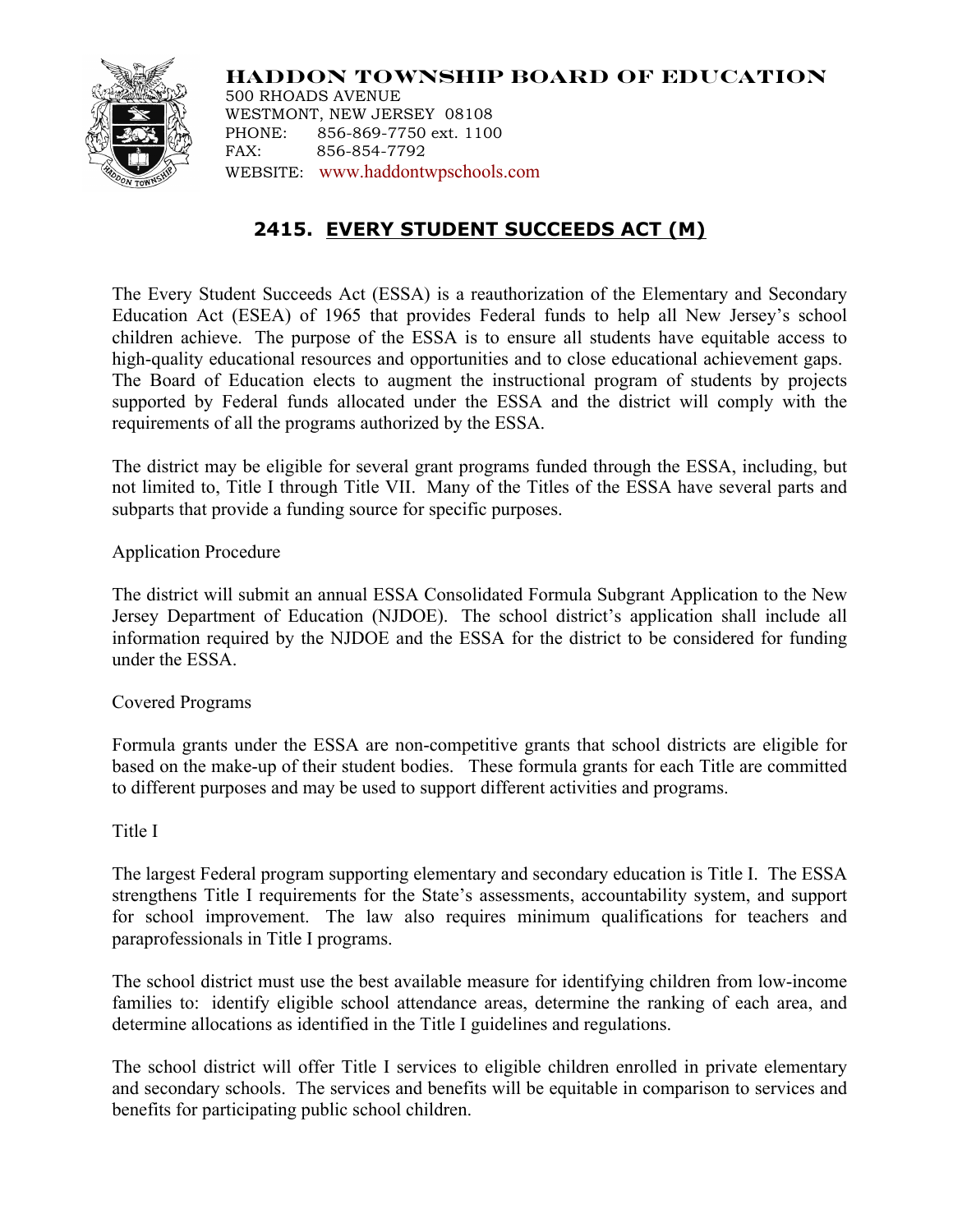The school district will provide the New Jersey Department of Education assurances it will provide the maximum coordination between the Title I program, the regular school program, and services provided by other programs for specialized populations. The Title I program will consider the special needs of homeless children, migrant children, children with disabilities and limited English Language Learner (ELL) children. Title I funds will be reserved so that migrant children who are otherwise eligible to receive Title I services, even if they arrive during the school year, are served.

Type of Title I Program

The school district will offer a Target Assistance Title I program.

Target Assistance Program

Schools that are not eligible for (or do not choose to operate) school-wide Title I programs must use Title I funds to provide targeted services to low-achieving students. A Target Assistance program must be established in accordance with the Title I guidelines and regulations and the New Jersey Department of Education.**]**

New Jersey Department of Education Accountability System

The district will comply with the accountability system established by the New Jersey Department of Education and outlined in the New Jersey State Plan and approved by the United States Department of Education.

Fiscal Responsibility

The district will comply with the requirements as outlined in Policy  $2415.02$  Title I – Fiscal Responsibilities in accordance with the NJDOE and the ESSA.

**Staff** 

The district will comply with the staff certification requirements of the ESSA and the NJDOE. In addition, the district will ensure all paraprofessionals meet the requirements as established by the ESSAand as outlined in Policy 4125 – Employment of Support Staff Members.

Parental Involvement

The district will comply with the requirements as outlined in Policy 2415.04 – Parental Involvement in accordance with the NJDOE and the ESSA.

Student Surveys, Analysis, and/or Evaluations

The Protection of Pupil Rights Amendment (PPRA) applies to school districts that receive Federal funding from the United States Department of Education. The district will comply with the requirements as outlined in Policy 2415.05 - Student Surveys, Analysis, and/or Evaluations in accordance with the PPRA.